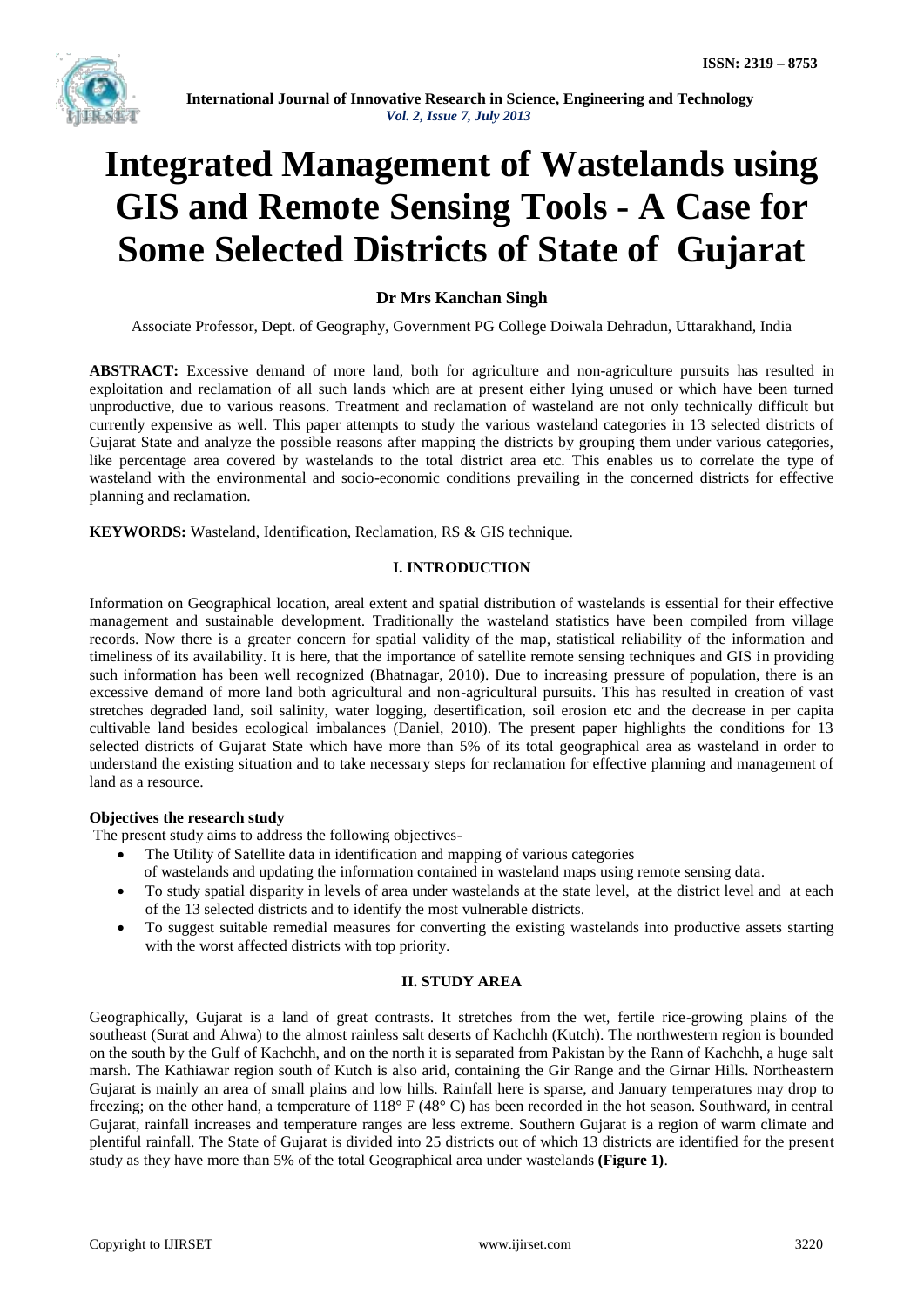

**International Journal of Innovative Research in Science, Engineering and Technology** *Vol. 2, Issue 7, July 2013*



**Figure 1: Gujarat State- Location in India**

Database and methodology For the present study the data used is:

a) Survey of India toposheets on Scale 1:50,000. b) IRS-1A and 1C –geo-coded FCC of bands 2.3  $\&$  4 on 1:50,000 Scale.

c) Secondary data in the form of Census Atlas and reports, statistical Handbooks 2001 as well as Wasteland Atlas of India 1991.

National Remote Sensing Agency, Department of Space, has prepared the wasteland catalog of all the states and Union Territories on 1:100,000,000 scale in the year 1985. About 190 Landsat false colour diapositives on 1:100,000,000 scale of 1985 available in the archives of NRSA data centre were used for the study. Data table for Gujarat state for 2001 is available in the form of secondary information in the Wasteland Atlas of India 2001. About eight wasteland categories were identified and mapped in this study. Based on this study the total area under wastelands in the respective districts of Gujarat State was estimated in terms of Square kilometers.

The methodology essentially includes visual interpretation of enlarged satellite false colour data (1:50,000 RF) based on image characteristics such as tone/colour, texture,pattern, shape, size, location and association to identify and delineate different types of wastelands for each of the selected districts of Gujarat State(Morris, 1996). The Final thematic details and the district boundaries were transferred to base map prepared using survey of India toposheets made available during the training under taken at NRSA during the year 2004. The data sheet was prepared for wasteland categories and percentage of wasteland according to each of the wasteland category was calculated in terms of percentage to the total Geographical area of the districts. Thematic maps were generated for each category of wasteland according to their percentage area covered to the total geographical area-district wise. These thematic maps were overlapped in order to identify the most vulnerable districts which have 25% or more area under wastelands so as to correlate with the existing physical and economic conditions in that district and for effective planning and management giving top priority to such districts.

Wasteland categories under different districts Wasteland categories under different districts of Gujarat State as per the percentage coverage to total geographical area (Figure 2) and (Figure 3) are as described below- Gullied and Ravinou:s The Districts of Kheda and Anand cover 152.57 Sq.km area under this category and thus is the most critically affected district as compared to any other district of the Gujarat State. Upland with or without scrub: This category covers maximum area of the total geographical area of the 13 selected districts with the State. However, the districts of Jamnagar and Junagadh cover 2535.96 and 2328.60 Sq.km area respectively which amounts to more than 25% of the total Geographical area of the districts. Waterlogged and Marshy land: The district of Surendranagar covers the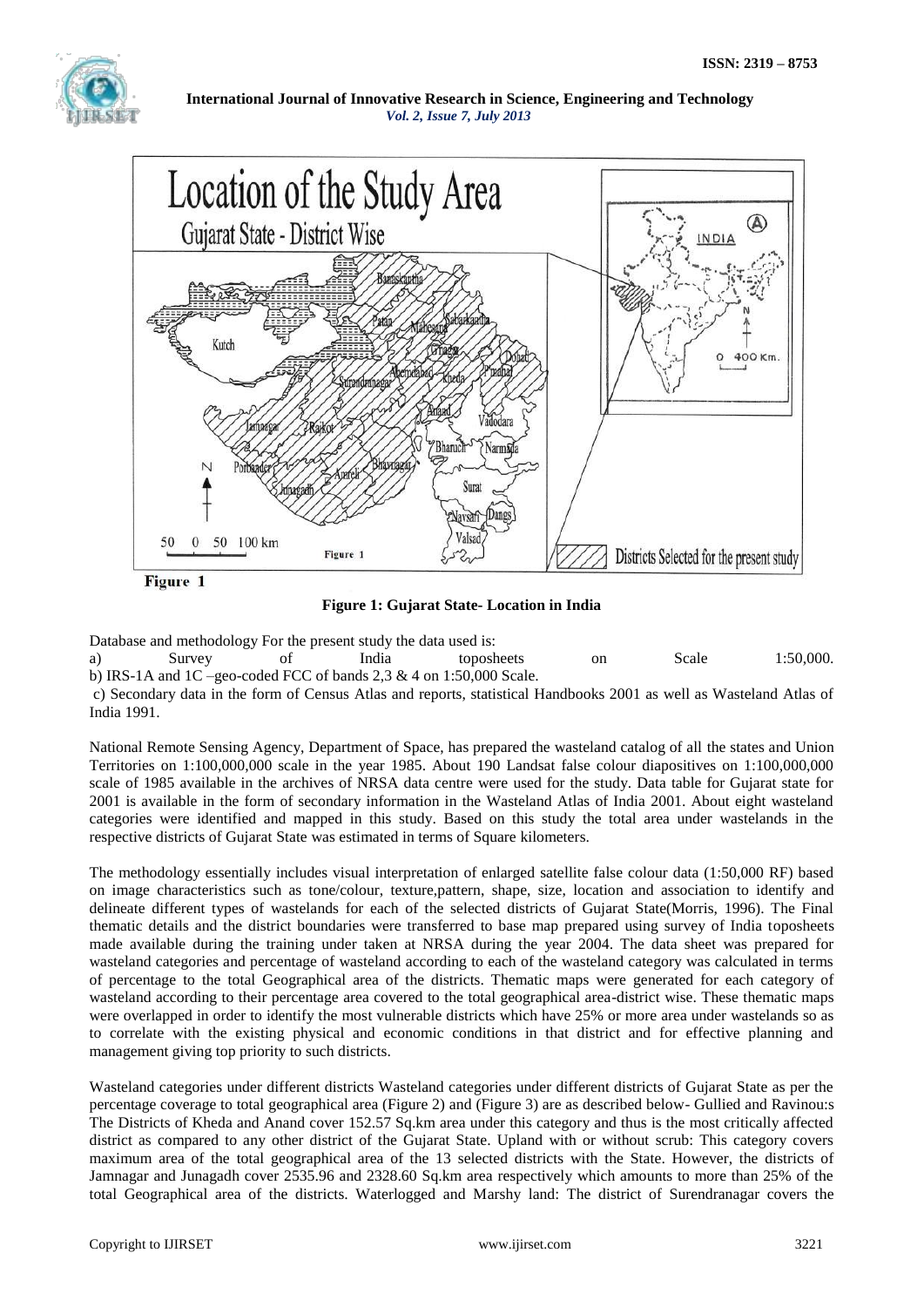

### **International Journal of Innovative Research in Science, Engineering and Technology** *Vol. 2, Issue 7, July 2013*

maximum area under waterlogging and marshy land in comparison to any other districts in Gujarat State. The districts of Ahmedabad, Bhavnagar Gandhinagar, Jamnagar, Junagadh, Kheda, Mehsana and Panchmahals do not have any area under this category. Land affected by Salinity/Alkalinity (coastal/inland): The District of Ahmedabad has about 864.93 Sq.km area under this category followed by the districts of Surendranagar (710.10 Sq.km) and Bhavnagar (574.37 Sq.km). Under utilized / degraded notified forest land: The Districts of Panchmahals cover an area of 984.98 Sq.km which is the highest area under this category if compared to any of the districts under this category. The Districts of Panchmahals has over 70% of its total Wastelands under this category. Degraded Pastures / Grazing land: The District of Mahesana has 90.06 Sq.km area under this category. Degraded Land under plantation Crop: The District of Rajkot covers an area of 24.32 Sq.km under this category which is more than 8 times as compared to other districts like Kheda (3.96 Sq.km). Sands (Inland/coastal): The District of Banaskantha covers an area of 47.05 Sq.km which 5 times more than that of Kheda (9.17 Sq.km). Mining / Industrial wastelands: The Districts of Banaskantha and Panchmahals account for 3.77 & 2.55 Sq.km of wasteland area under this category. Barren rocky / stony waste / sheet rock area: The District of Junagadh and Jamnagar covers 325.16 & 311.32 Sq.km of area under this category respectively. Steep sloping area The districts of Sabarkantha and Banaskantha account for 162.59 & 159.93 Sq.km of its total wasteland area under this category which is highest as compared to any other districts selected for the present study.



**Figure 2 : Waste land in selected districts**



**Figure 3: Space image of wastelands in Gujarat**